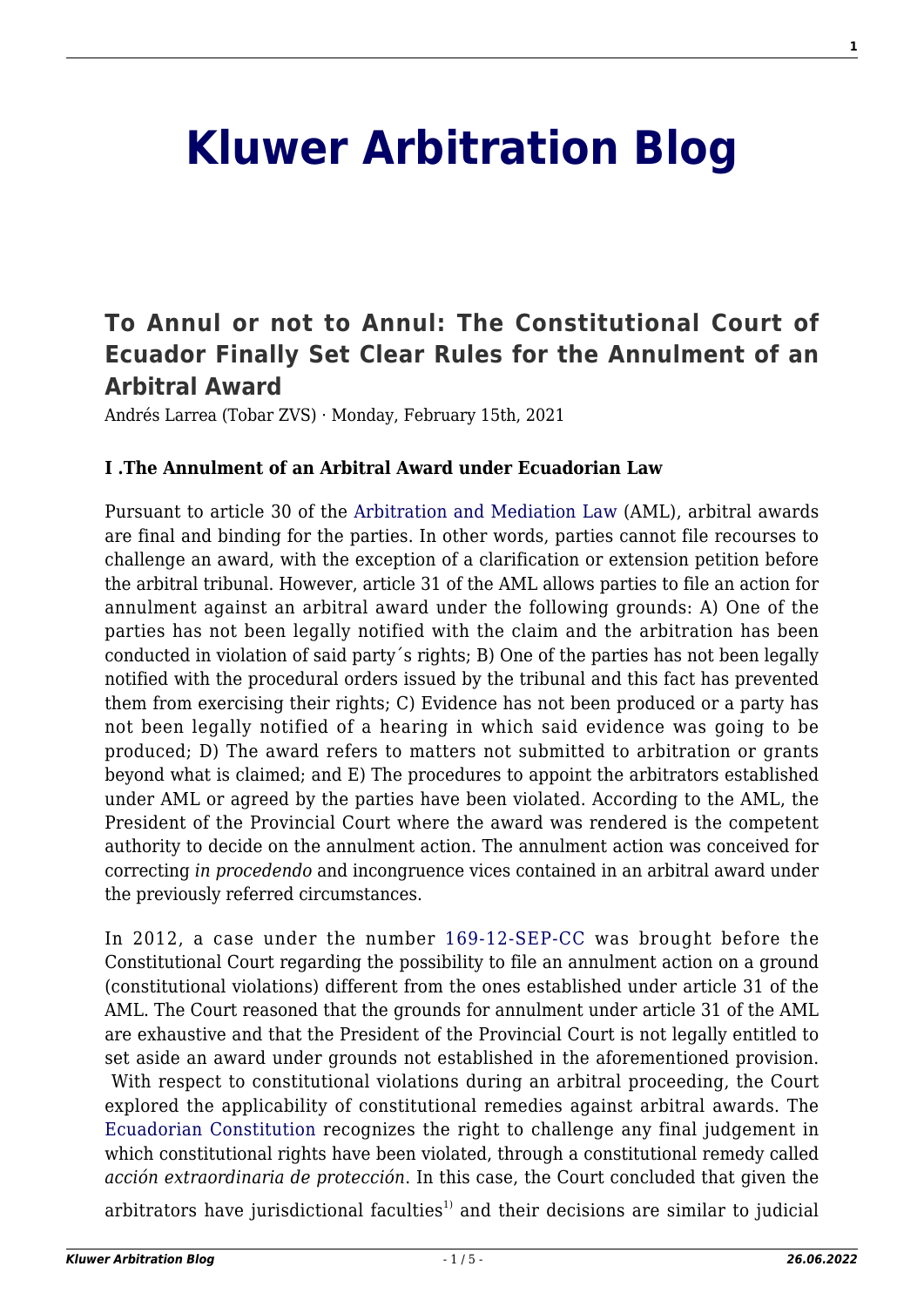ones, arbitral awards can also be reviewed through a constitutional remedy. Moreover, the Court reasoned that although arbitration is an alternative mechanism of dispute resolution, it has to observe the rights recognized under the Ecuadorian Constitution and, for this reason, constitutional review of arbitral awards is valid.

In 2015, the Constitutional Court changed its previous reasoning and issued the decision [302-15-SEP-CC](http://doc.corteconstitucional.gob.ec:8080/alfresco/d/d/workspace/SpacesStore/e996fc6e-513e-416f-b350-eddb1c8d9b3f/0880-13-ep-sen.pdf?guest=true) concluding that the grounds for annulment under article 31 of the AML are not exhaustive and that an award can be set aside in other cases, for instance, when a tribunal lacks competence or when the award has not been sufficiently reasoned. According to the Constitutional Court, the due process rights to a reasoned decision and to be judged by a competent authority, which are recognized under article 76 of the Ecuadorian Constitution, also constitute grounds of annulment although they have not been expressly mentioned under article 31 of the AML. In its decision, the Court also required the exhaustion of an annulment action before a party attempts to challenge an award through a constitutional remedy. This decision certainly set a negative precedent for the development of arbitration in the country, particularly because it opened the door for an excessive judicial interference in arbitral proceedings and denaturalized the purpose of the annulment action. In light of this ruling, confusion among arbitration practitioners and local courts reigned with respect to the grounds for annulment of an award and the remedies available to challenge arbitral decisions.

### **II. Local Courts Annulled Awards under Grounds not Established in the AML**

Given the lack of clarity regarding the annulment action, in 2017 the President of the Provincial Court of Pichincha decided to set aside two awards on different grounds from those established under article 31 of the AML. In case [17100-2017-00008](http://consultas.funcionjudicial.gob.ec/informacionjudicial/public/informacion.jsf) the President of the Provincial Court of Pichincha annulled the award, mostly, because he disagreed with the merits of the decision. According to the President of the Provincial Court, the award lacked legal reasoning and thus it violated constitutional rights recognized under article 76 of the Constitution. This decision is not in accordance with the AML, as the judges do not have the legal faculty to call into question the merits of an arbitral decision. As we mentioned earlier, annulment actions were conceived only for correcting *in procedendo* and incongruence vices and should not be used by local courts as vehicles to interfere in the autonomy of an arbitral proceeding.

In case [17100-2017-00005,](http://consultas.funcionjudicial.gob.ec/informacionjudicial/public/informacion.jsf) the President of the Provincial Court annulled the award by taking a liberal interpretation of article 31 (d) of the AML, which refers to incongruence vices. The President of the Provincial Court of Pichincha basically questioned the merits of the award and the legal reasoning of the arbitrators in light of the evidence presented during the course of the arbitration. This conduct by the President of the Provincial Court of Pichincha constitutes a violation of the principle of judicial non-interference in arbitral proceedings and denaturalized the purpose of the annulment action. Moreover, this decision, which is more similar to an appeal judgement rather than to an annulment action, contradicts the legal certainty right of the parties submitting their dispute to final and binding arbitration.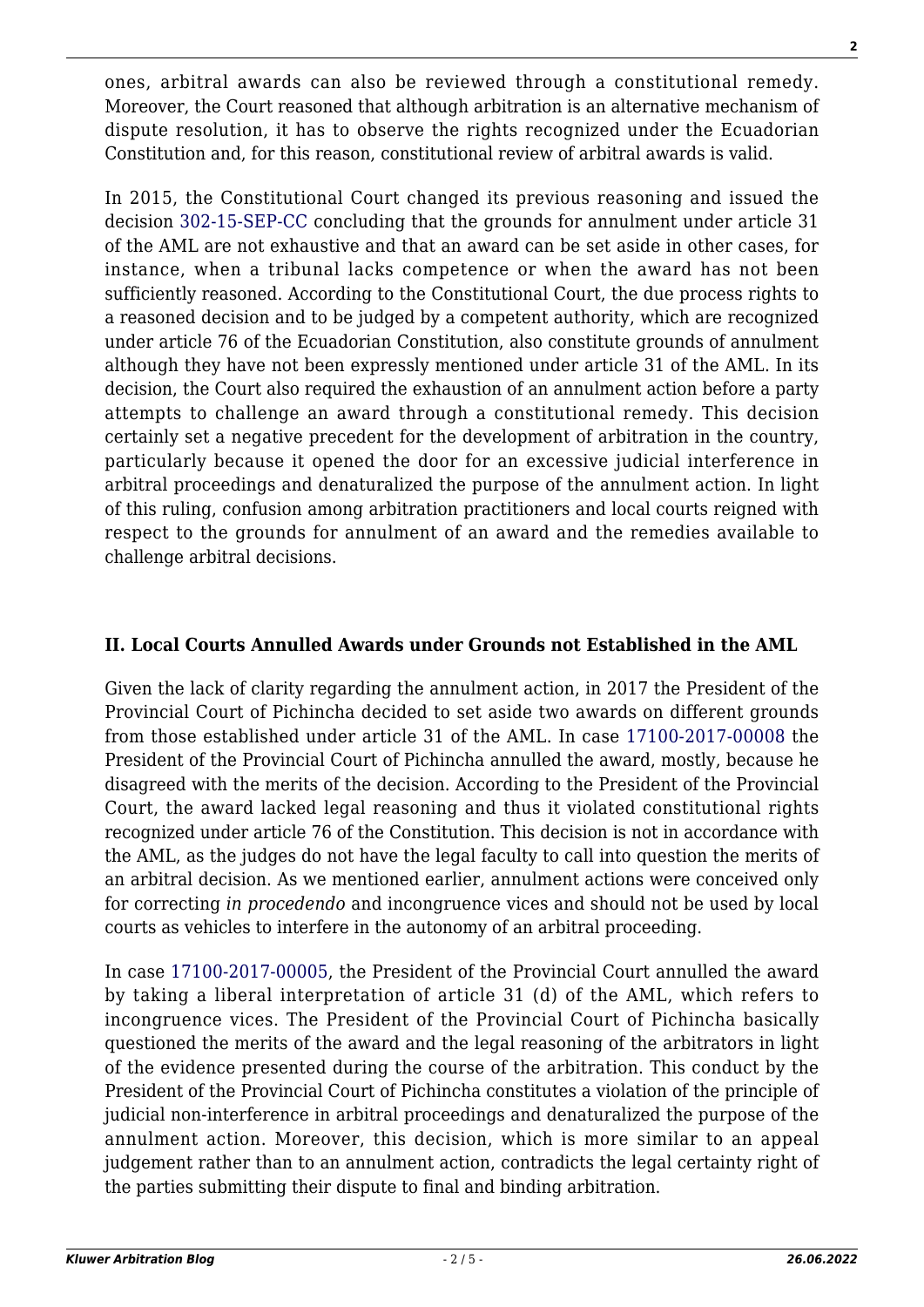Both of these decisions violate the doctrine of the autonomy of the parties´ will, as well as the legal certainty and legality principles recognized under the Ecuadorian Constitution.

#### **III. The Constitutional Court Finally Set Clear Rules for the Annulment of an Arbitral Award**

In 2019, the Constitutional Court issued three of the most relevant and positive decisions [\(31-14-EP](http://doc.corteconstitucional.gob.ec:8080/alfresco/d/d/workspace/SpacesStore/68ceed39-4300-491a-b7b5-a6206ec8b4a5/31-14-ep-19_(0031-14-ep).pdf?guest=true), [323-13-EP,](http://doc.corteconstitucional.gob.ec:8080/alfresco/d/d/workspace/SpacesStore/7c7f34bf-4eb8-4bdf-8ad9-9359a1e3b2db/0323-13-ep-sen.pdf?guest=true) and [1703-11-EP](http://doc.corteconstitucional.gob.ec:8080/alfresco/d/d/workspace/SpacesStore/ff3eb2fd-9f5a-4fc5-8851-2a64dd09cfbe/1703-11-ep-19_(1703-11-ep).pdf?guest=true)) for the development of arbitration in the country, because they finally clarified the treatment of the annulment action.

In November 2019, the Constitutional Court issued decision number [31-14-EP](http://doc.corteconstitucional.gob.ec:8080/alfresco/d/d/workspace/SpacesStore/68ceed39-4300-491a-b7b5-a6206ec8b4a5/31-14-ep-19_(0031-14-ep).pdf?guest=true), in which it reasoned that:

- The constitution recognizes arbitration as an alternative mechanism of dispute resolution, but it is still subject to constitutional review. This reasoning does not violate the judicial non-interference principle, but rather ensures that arbitral proceedings will respect constitutional rights.
- The constitutional remedy known as *acción extraordinaria de protección* is applicable to control and correct constitutional violations in arbitral awards. Given the extraordinary nature of constitutional remedies there is a legal requirement to exhaust any ordinary available recourses before filing them. However, a party shall not be forced to file an annulment action in order to comply with this legal requirement before filing a constitution remedy in cases where the grounds of annulment are not sufficient to correct the constitutional violation.
- An award shall only be set aside on the exhaustive grounds established under article 31 of the AML because this guarantees the legal certainty principle in arbitration. Hence, a party shall not invoke different grounds to annul an award.
- In order to correct potential constitutional violations in an arbitral proceeding, such as lack of competence of the tribunal or lack of reasoning in the award, parties shall resort to the constitutional remedy known as *acción extraordinaria de protección.* In consequence, the review that the Constitutional Court makes during a constitutional remedy is different from the one in the annulment action.

This decision shows a different approach from the one contained in case [302-15-SEP-](http://doc.corteconstitucional.gob.ec:8080/alfresco/d/d/workspace/SpacesStore/e996fc6e-513e-416f-b350-eddb1c8d9b3f/0880-13-ep-sen.pdf?guest=true)[CC,](http://doc.corteconstitucional.gob.ec:8080/alfresco/d/d/workspace/SpacesStore/e996fc6e-513e-416f-b350-eddb1c8d9b3f/0880-13-ep-sen.pdf?guest=true) in which the Court concluded that the grounds for annulment under article 31 of the AML were not exhaustive.

In November 2019, the Constitutional Court issued decision number [323-13-EP,](http://doc.corteconstitucional.gob.ec:8080/alfresco/d/d/workspace/SpacesStore/7c7f34bf-4eb8-4bdf-8ad9-9359a1e3b2db/0323-13-ep-sen.pdf?guest=true) in which it dissented from the case [302-15-SEP-CC](http://doc.corteconstitucional.gob.ec:8080/alfresco/d/d/workspace/SpacesStore/e996fc6e-513e-416f-b350-eddb1c8d9b3f/0880-13-ep-sen.pdf?guest=true) and reasoned that:

- Although it is not necessary to exhaust the annulment action before filing the constitutional remedy, it is worth noting that the lack of notification with the arbitration claim is considered under article 31, (b) of the AML for the annulment action. Hence, the respondent did have an ordinary recourse available (annulment action) to challenge the award on the grounds of lack of notification.
- The annulment action imposes a civil sanction to the award. Hence, it shall only be applicable on the grounds established under article 31 of the AML, because this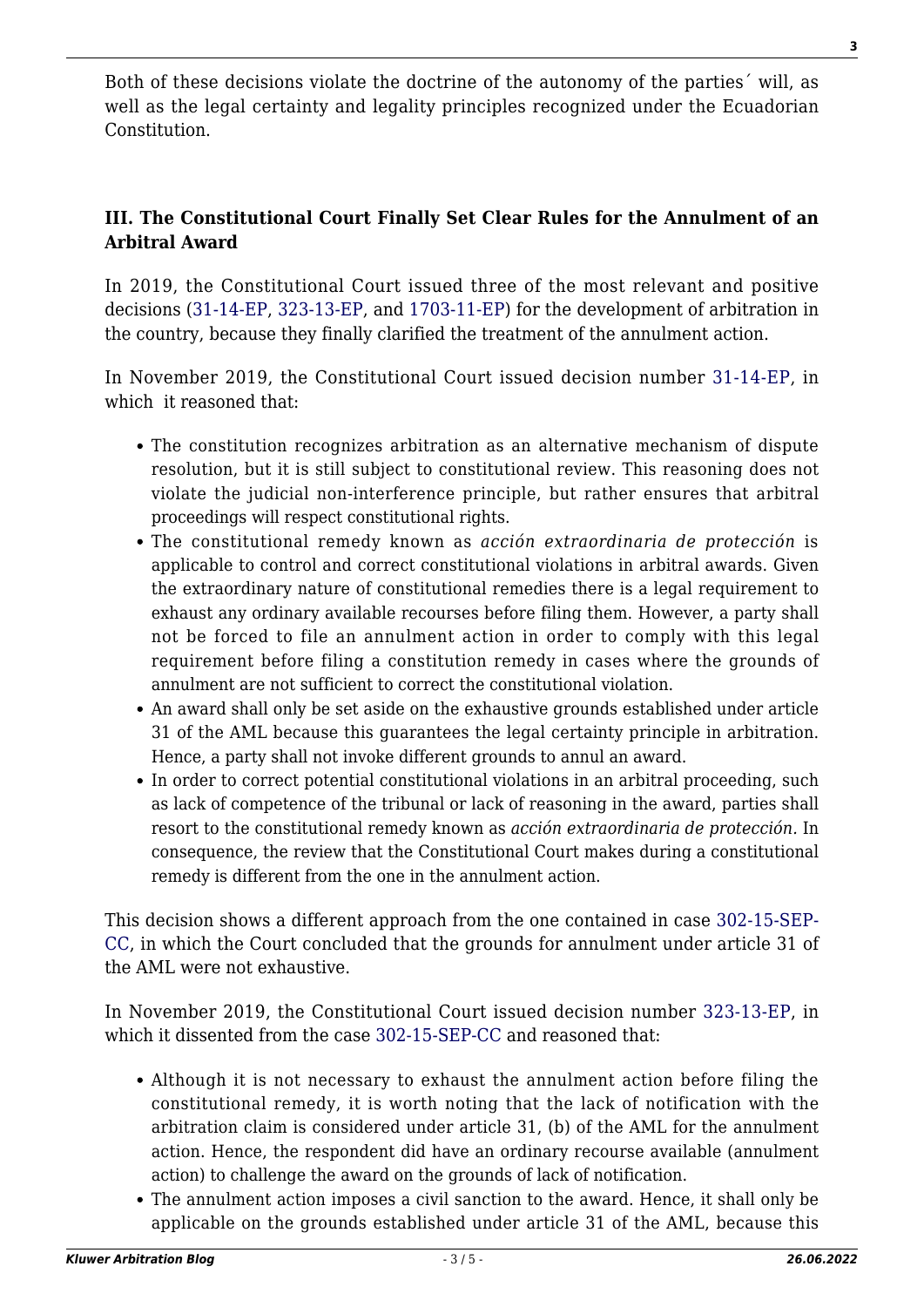guarantees the legal certainty and legality principles. Depending on the situation, parties can either choose the annulment recourse (under the specific grounds of article 31 of the AML) or the constitutional remedy (constitutional violations not contained under article 31 of the AML).

In December 2019, the Constitutional Court issued decision number [1703-11-EP](http://doc.corteconstitucional.gob.ec:8080/alfresco/d/d/workspace/SpacesStore/ff3eb2fd-9f5a-4fc5-8851-2a64dd09cfbe/1703-11-ep-19_(1703-11-ep).pdf?guest=true) in which it reasoned that:

- The annulment action is an especial procedure reserved for the grounds established under article 31 of the AML. The annulment action will only correct *in procedendo* or incongruence vices contained in the award.
- Due to its very nature, parties cannot resort to other ordinary recourses (e.g. appeal or cassation) during the annulment process. However, if there has been a violation of constitutional rights during the course of the arbitration, particularly, lack of competence of the tribunal or lack of reasoning in the award, then a constitutional remedy could be filed in order to correct said violation.

## **IV. Conclusion**

Article 31 of the AML provides only 5 grounds for annulment of an arbitral award in Ecuador, all of which are related to procedural matters, such as lack of notification with the arbitration claim or violations in the procedures for an arbitrator's appointment. Since 2012, the Constitutional Court issued contradictory decisions on whether these grounds were exhaustive or not, which not only caused confusion among practitioners and arbitrators, but also opened the door for local courts to interfere in the merits of arbitral awards. Fortunately, this situation came to an end in 2019, when the Constitutional Court developed jurisprudence clarifying that awards may only be annulled under any of the grounds contained in article 31 of the AML. In case the award contains another vice (e.g. constitutional rights violation) not specifically established in article 31, then it was subject to be challenged through a constitutional remedy.

*To make sure you do not miss out on regular updates from the Kluwer Arbitration Blog, please subscribe [here](http://arbitrationblog.kluwerarbitration.com/newsletter/). To submit a proposal for a blog post, please consult our [Editorial Guidelines.](http://arbitrationblog.kluwerarbitration.com/editorial-guidelines/)*

#### **Profile Navigator and Relationship Indicator**

Offers 6,200+ data-driven arbitrator, expert witness and counsel profiles and the ability to explore relationships of 13,500+ arbitration practitioners and experts for potential conflicts of interest.

[Learn how](https://www.wolterskluwer.com/en/solutions/kluwerarbitration/practiceplus?utm_source=arbitrationblog&utm_medium=articleCTA&utm_campaign=article-banner) **[Kluwer Arbitration Practice Plus](https://www.wolterskluwer.com/en/solutions/kluwerarbitration/practiceplus?utm_source=arbitrationblog&utm_medium=articleCTA&utm_campaign=article-banner)** [can support you.](https://www.wolterskluwer.com/en/solutions/kluwerarbitration/practiceplus?utm_source=arbitrationblog&utm_medium=articleCTA&utm_campaign=article-banner)